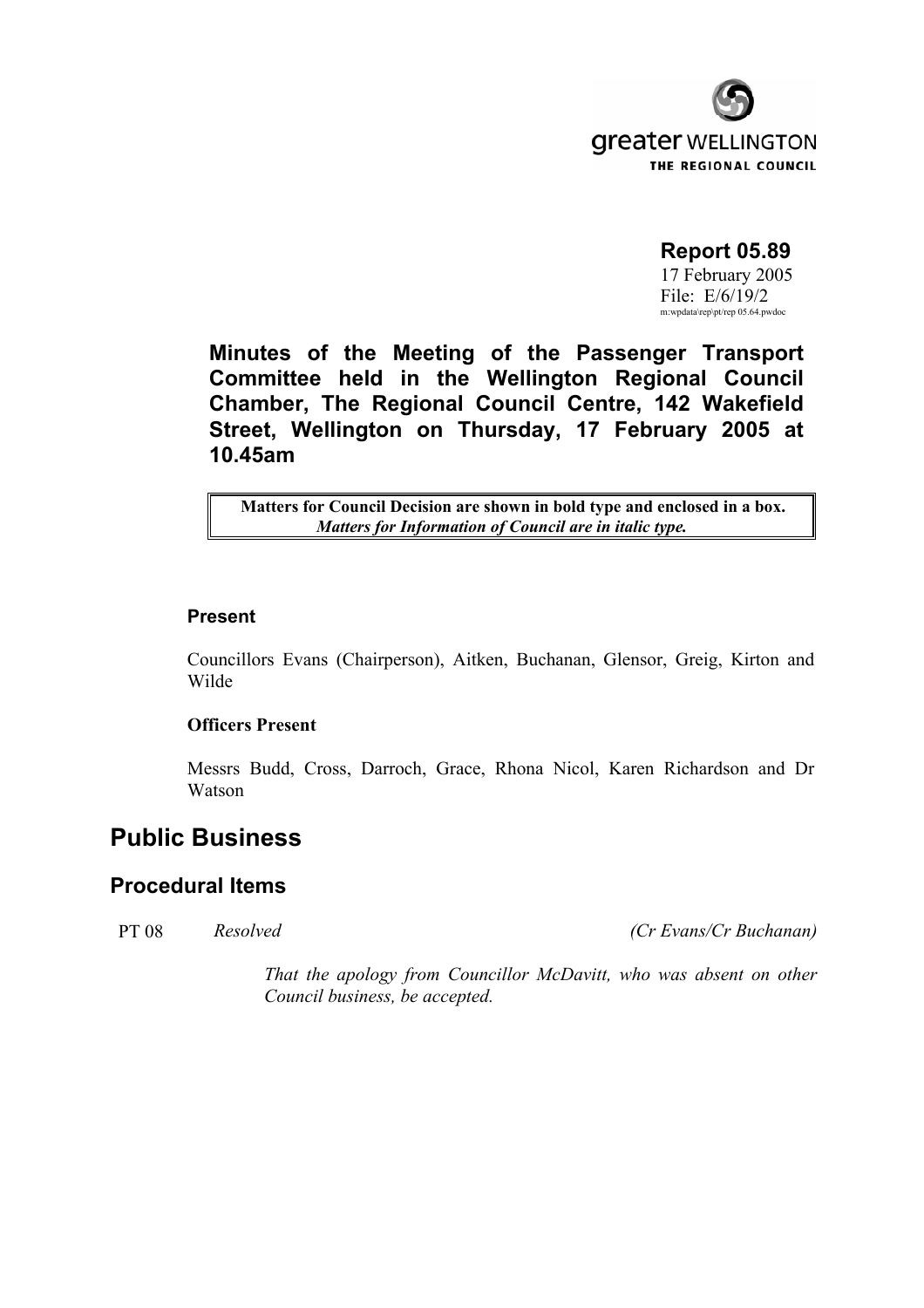#### PT 09 **Public Participation**

## **Brent Efford, Environmental Sustainability Representative, Wellington Regional Land Transport Committee**

#### **Electrical Multiple Units (EMUs)**

 Mr Efford referred to Report 05.10 paragraph 3.2 New EMUs in today's agenda and said it was encouraging that level boarding with the new rolling stock has been recognized. Not only will platform heights have to be adjusted, but also curved platforms will have to be eliminated.

Level boarding will be a patronage booster, very attractive for parents with trams, cyclists, those who walk with difficulty, shopping trundlers, and the completely able-bodied majority who can board that much quicker.

#### **Christmas Think Sentence**

 Mr Efford referred to Report 05.37 paragraph 3.2 in which Dr Watson commented on the Towards Sustainable Land Transport Conference. Mr Efford said he agreed with Dr Watson that most people including politicians and business leaders have not yet "got it" regarding sustainability, and prefer to limit their horizons to business as usual in the short term.

A copy of Mr Efford's representations was circulated.

#### **Ian Gaskin, Black and White Taxis**

 Mr Gaskin said he was concerned about the welfare of taxi drivers and bus drivers who were required to work long hours. Mr Gaskin said he had therefore decided to start a gymnasium and social club on spare land at the back of his office to assist drivers in keeping healthy during their work.

Mr Gaskin said he would be applying for community funding and asked Greater Wellington to provide a letter of endorsement for his proposal. Mr Gaskin said this would assist in his community funding application.

## PT 10 **Confirmation of Minutes**

*Resolved (Cr Evans/Cr Aitken)*

 *That the minutes of the meeting held on 25 November 2004, Report 04.694, be confirmed.*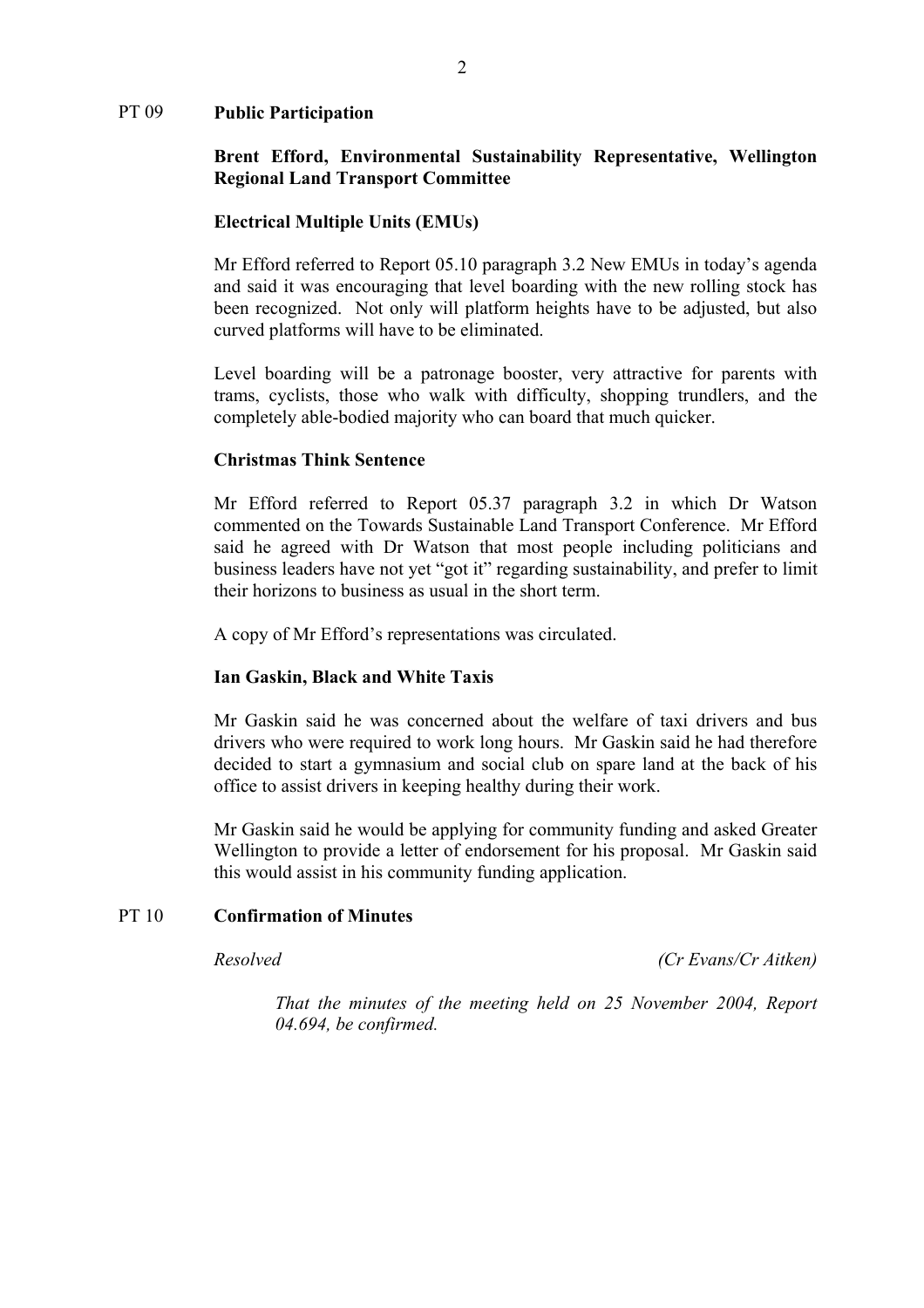| PT 11 | <b>Metlink Implementation</b>                                                                                                                                                              |                                                                                                                                                                                                              |
|-------|--------------------------------------------------------------------------------------------------------------------------------------------------------------------------------------------|--------------------------------------------------------------------------------------------------------------------------------------------------------------------------------------------------------------|
|       | <b>Report 05.57</b>                                                                                                                                                                        | File: T/10/05/23                                                                                                                                                                                             |
|       | Resolved                                                                                                                                                                                   | (Cr Evans/Cr Greig)                                                                                                                                                                                          |
|       | That the Metlink implementation date of 1 September 2005 be adopted,<br>for planning purposes.                                                                                             |                                                                                                                                                                                                              |
|       | <b>Matters for Information</b>                                                                                                                                                             |                                                                                                                                                                                                              |
| PT 12 | <b>Urban Passenger Rail Update</b>                                                                                                                                                         |                                                                                                                                                                                                              |
|       | <b>Report 05.10</b>                                                                                                                                                                        | File: T/11/02/01                                                                                                                                                                                             |
|       | Members noted there was a need to better define the various groups comprising<br>the disability community in the region. Councillor Evans said officers will<br>report to a later meeting. |                                                                                                                                                                                                              |
|       | Resolved                                                                                                                                                                                   | (Cr Evans/Cr Greig)                                                                                                                                                                                          |
|       | That the report be received.                                                                                                                                                               |                                                                                                                                                                                                              |
| PT 13 | <b>Wellington Transport Project</b>                                                                                                                                                        |                                                                                                                                                                                                              |
|       | <b>Report 05.37</b>                                                                                                                                                                        | File: TP/01/06/06                                                                                                                                                                                            |
|       | Resolved                                                                                                                                                                                   | (Cr Kirton/Cr Aitken)                                                                                                                                                                                        |
|       | That the report be received.                                                                                                                                                               |                                                                                                                                                                                                              |
| PT 14 | <b>Transport Information Bulletin</b>                                                                                                                                                      |                                                                                                                                                                                                              |
|       | <b>Report 05.12</b>                                                                                                                                                                        | File: E/06/19/03                                                                                                                                                                                             |
|       | Resolved                                                                                                                                                                                   | (Cr Buchanan/Cr Evans)                                                                                                                                                                                       |
|       |                                                                                                                                                                                            | That Dr Watson and his team be congratulated for their work with<br>government and other agencies and be thanked for their effort and<br>expertise in bringing forward the transport package to where it has |

*reached today.* 

**CARRIED**